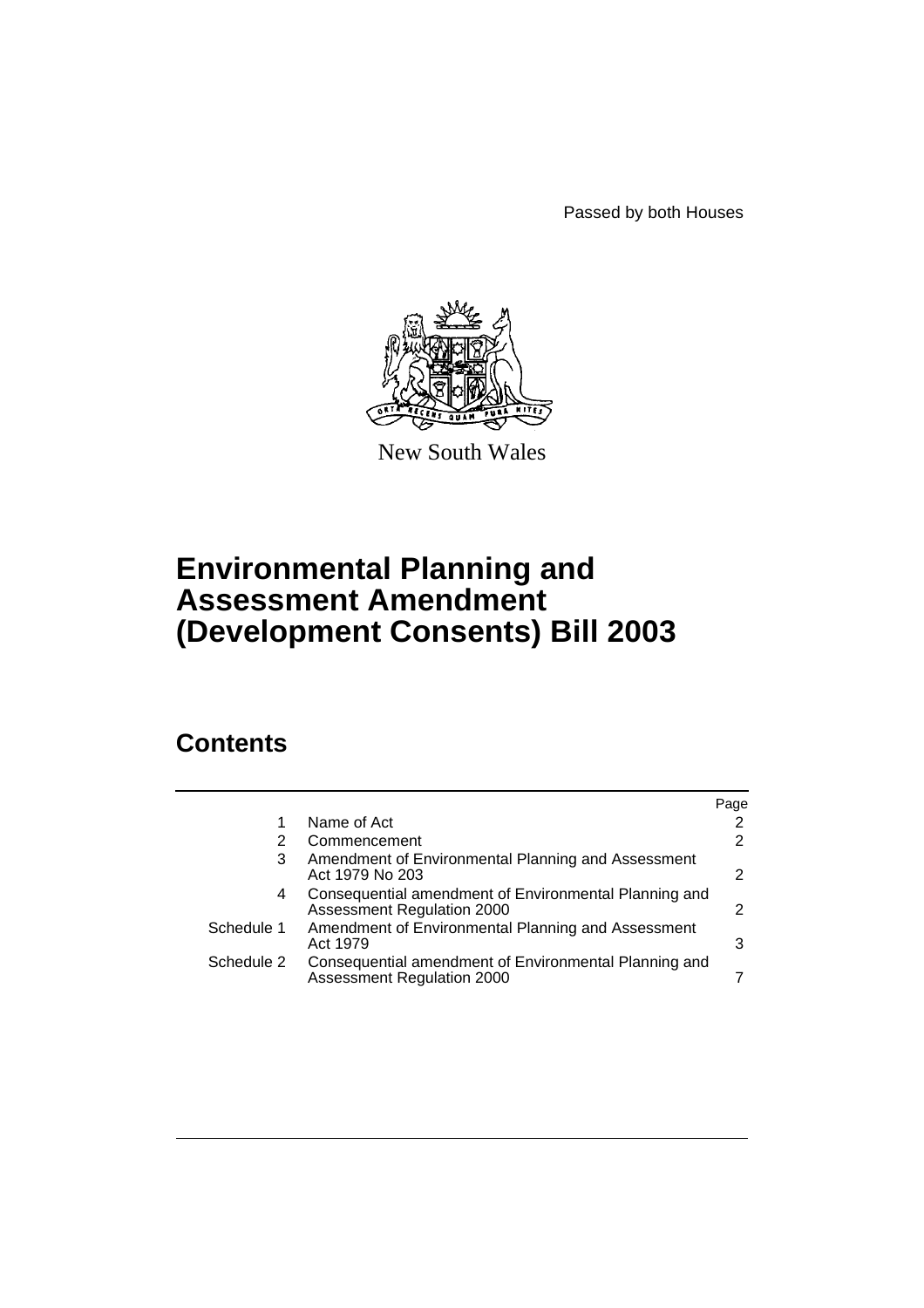*I certify that this PUBLIC BILL, which originated in the LEGISLATIVE ASSEMBLY, has finally passed the LEGISLATIVE COUNCIL and the LEGISLATIVE ASSEMBLY of NEW SOUTH WALES.*

> *Clerk of the Legislative Assembly. Legislative Assembly, Sydney, , 2003*



New South Wales

# **Environmental Planning and Assessment Amendment (Development Consents) Bill 2003**

Act No , 2003

An Act to amend the *Environmental Planning and Assessment Act 1979* to enable the lapsing period for consent to State significant development to be extended in certain circumstances; to provide for voluntary surrender of development consents; and for other purposes.

*I have examined this Bill, and find it to correspond in all respects with the Bill as finally passed by both Houses.*

*Chairman of Committees of the Legislative Assembly.*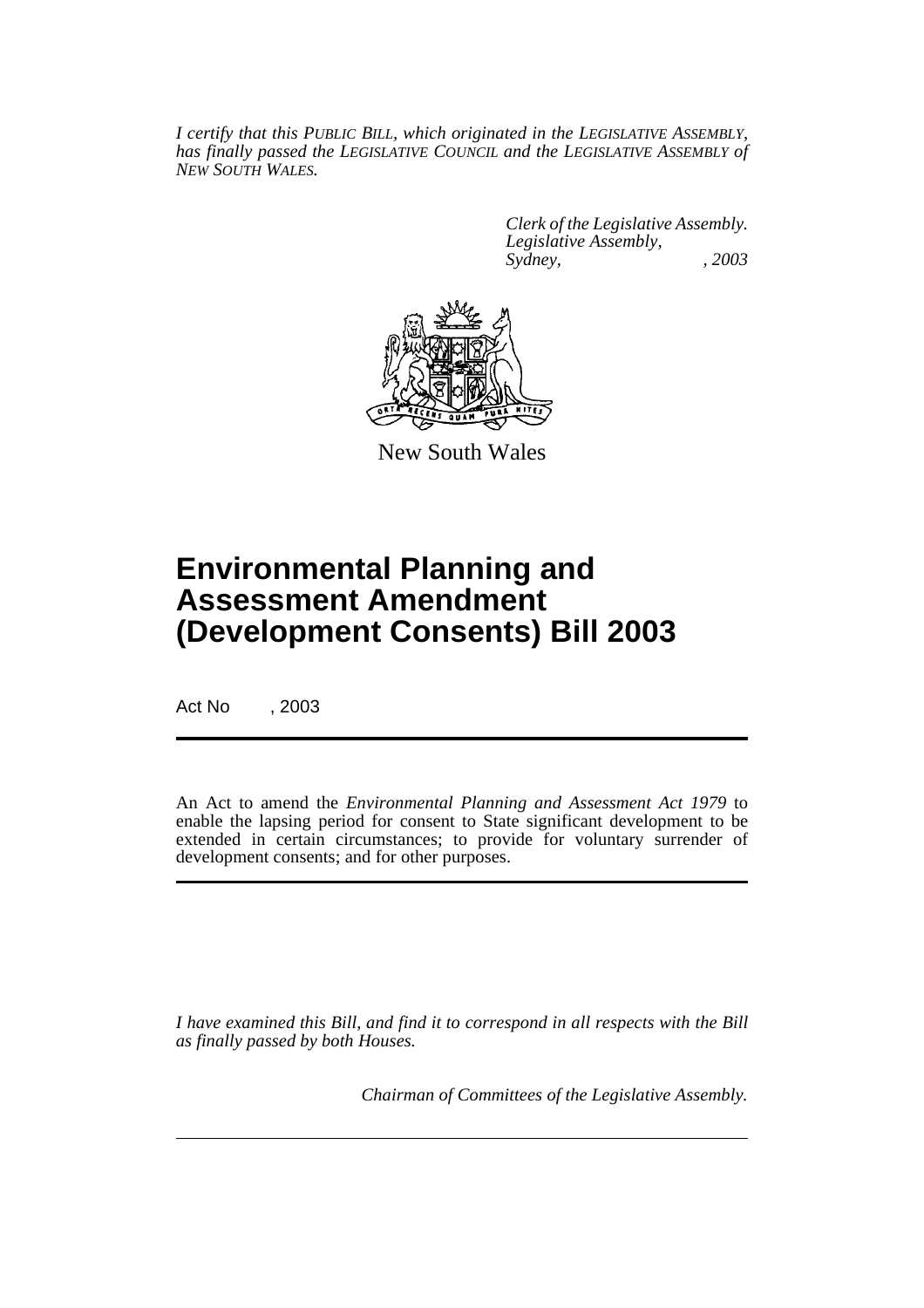## **The Legislature of New South Wales enacts:**

## **1 Name of Act**

This Act is the *Environmental Planning and Assessment Amendment (Development Consents) Act 2003*.

### **2 Commencement**

This Act commences on a day or days to be appointed by proclamation.

#### **3 Amendment of Environmental Planning and Assessment Act 1979 No 203**

The *Environmental Planning and Assessment Act 1979* is amended as set out in Schedule 1.

#### **4 Consequential amendment of Environmental Planning and Assessment Regulation 2000**

The *Environmental Planning and Assessment Regulation 2000* is amended as set out in Schedule 2.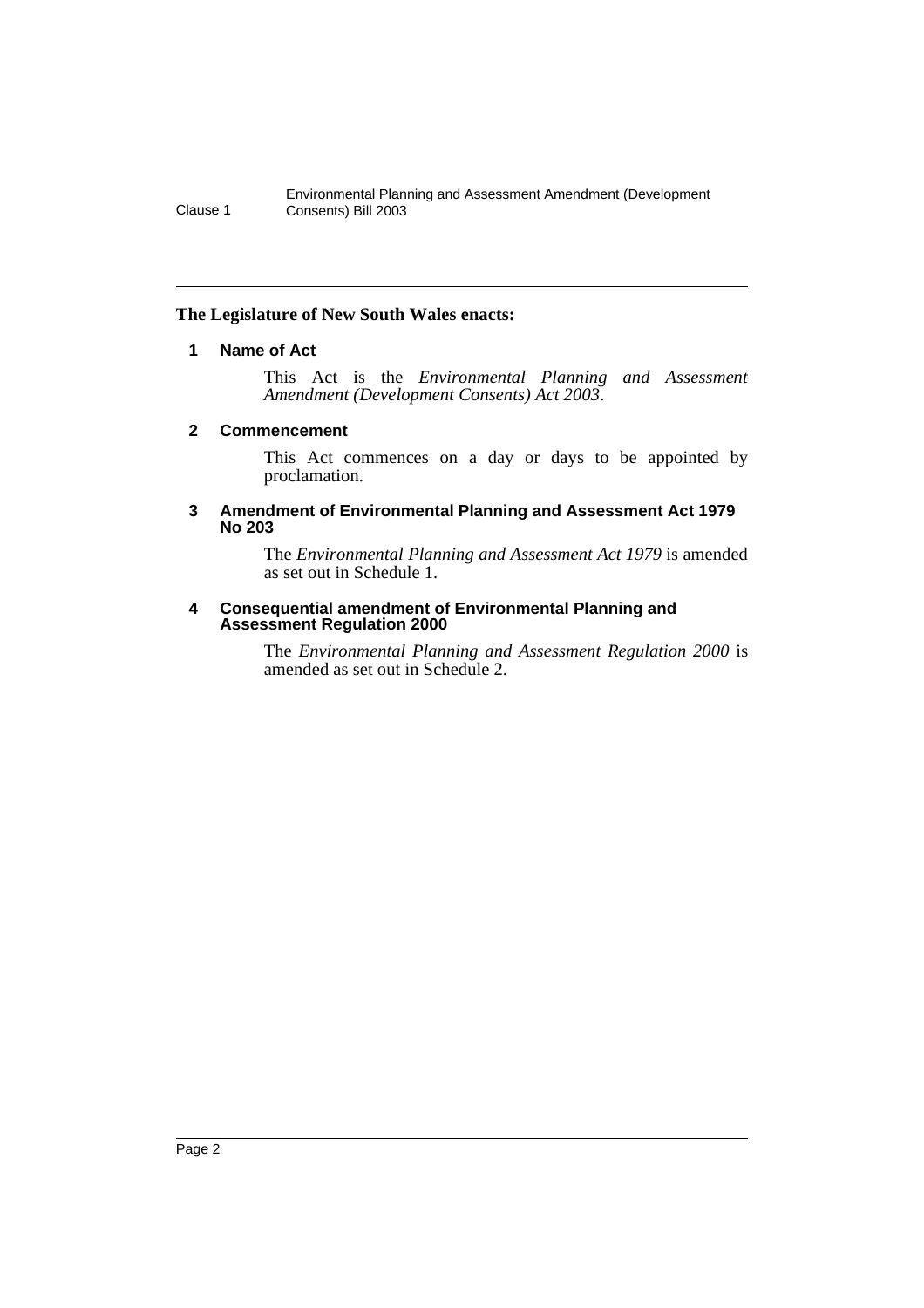Amendment of Environmental Planning and Assessment Act 1979 Schedule 1

## **Schedule 1 Amendment of Environmental Planning and Assessment Act 1979**

(Section 3)

### **[1] Section 95 Lapsing of consent**

Omit "vary" from section 95 (2). Insert instead "reduce".

#### **[2] Section 95 (3)**

Omit "variation". Insert instead "reduction".

### **[3] Section 95B**

Insert after section 95A:

#### **95B Extension of lapsing period for consent for State significant development**

- (1) This section applies to a development consent for State significant development that:
	- (a) is not subject to a condition under section 80 (5), and
	- (b) is to lapse 5 years after the date from which it operates (the *lapsing period*).
- (2) The applicant or any other person entitled to act on a development consent to which this section applies may apply to the consent authority for one or more extensions of the lapsing period of up to 3 years in total. The application must be made within 12 months before the lapsing period (or the period as previously extended under this section) lapses.

**Note.** The Minister is the consent authority for State significant development.

- (3) The application must be made in accordance with the regulations.
- (4) The consent authority may grant an extension if satisfied that the applicant has shown:
	- (a) that the development consent may lapse because there is, has been or may be, delay in physically commencing building, engineering or construction work, or use, of all or part of the land to which the consent applies that arises from or is related to one or more relevant legal proceedings, and
	- (b) that there is otherwise good cause.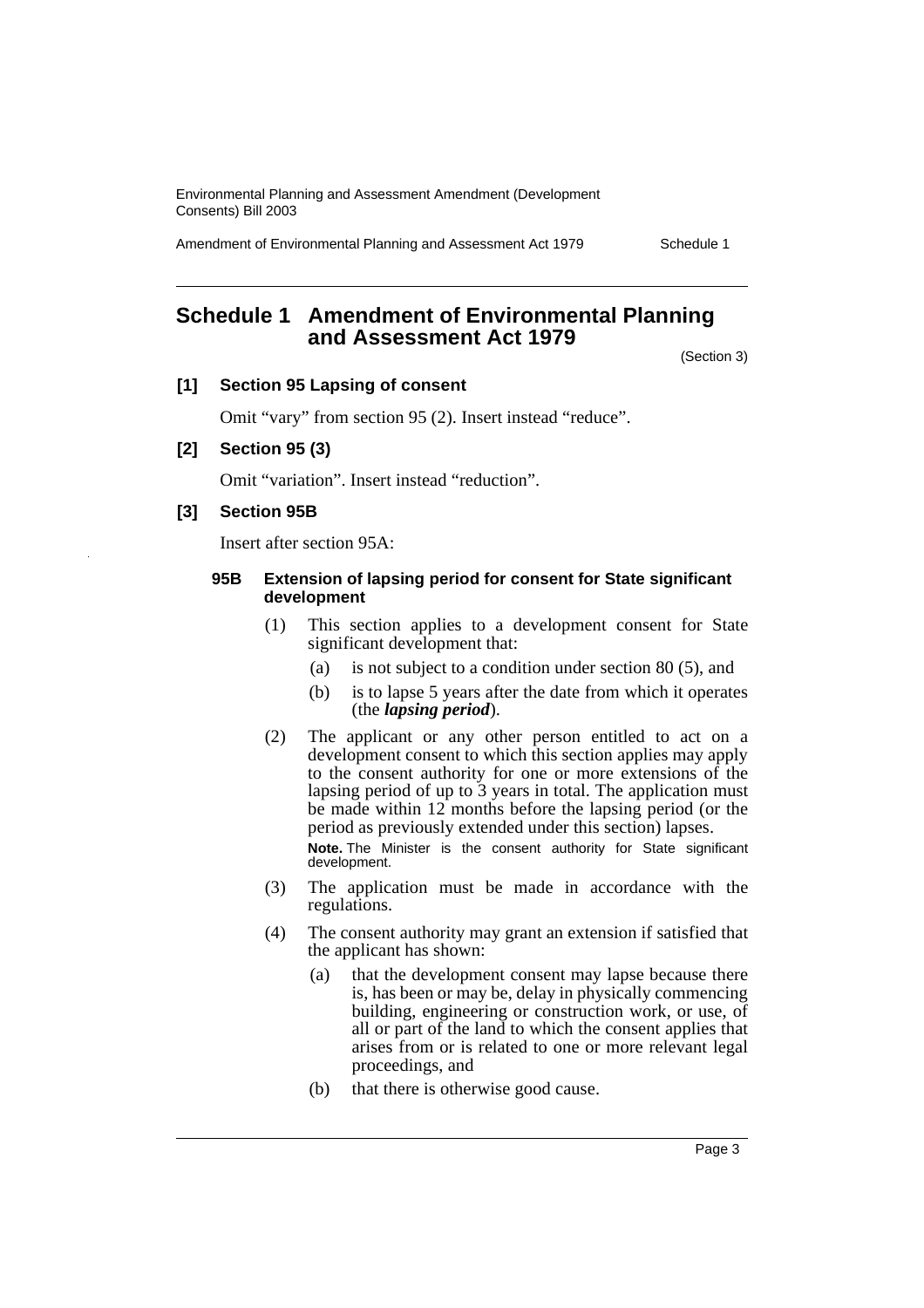Schedule 1 Amendment of Environmental Planning and Assessment Act 1979

- (5) An extension may be for a period commensurate with the period of the delay but must not be made so as to cause the period before the development consent lapses to be longer than 8 years after the date from which the consent operates. **Note.** See section 83 for when a consent operates.
- (6) There is no appeal against the determination of an application under this section.
- (7) An extension under this section commences to run from the later of the following:
	- (a) the date on which the consent would have lapsed but for the extension,
	- (b) the date on which the consent authority grants the extension.
- (8) If an application for an extension is made in accordance with this section but the consent authority does not determine the application before the development consent lapses, the development consent concerned does not lapse but ceases to be effective until the date on which the applicant is notified of the determination.
- (9) In this section:

*ineffective legal proceeding* means a legal proceeding under this Act or any other law of this State or the Commonwealth (whether written or unwritten) that:

- (a) has been instituted but not determined, or
- (b) has been determined without the court or tribunal granting the relief (whether in whole or in part) sought by the person who instituted the proceeding or by the court or tribunal concerned dismissing the proceeding.

*relevant legal proceeding*, in relation to land to which a development consent applies, means an ineffective legal proceeding:

- (a) in which relief was sought with respect to work to be carried out on, use of or any other activity on the land or any claim or right in respect of a native title right or interest in the land, and
- (b) that was commenced, whether before or after the commencement of this section, by a person other than the applicant or any other person entitled to act on the consent.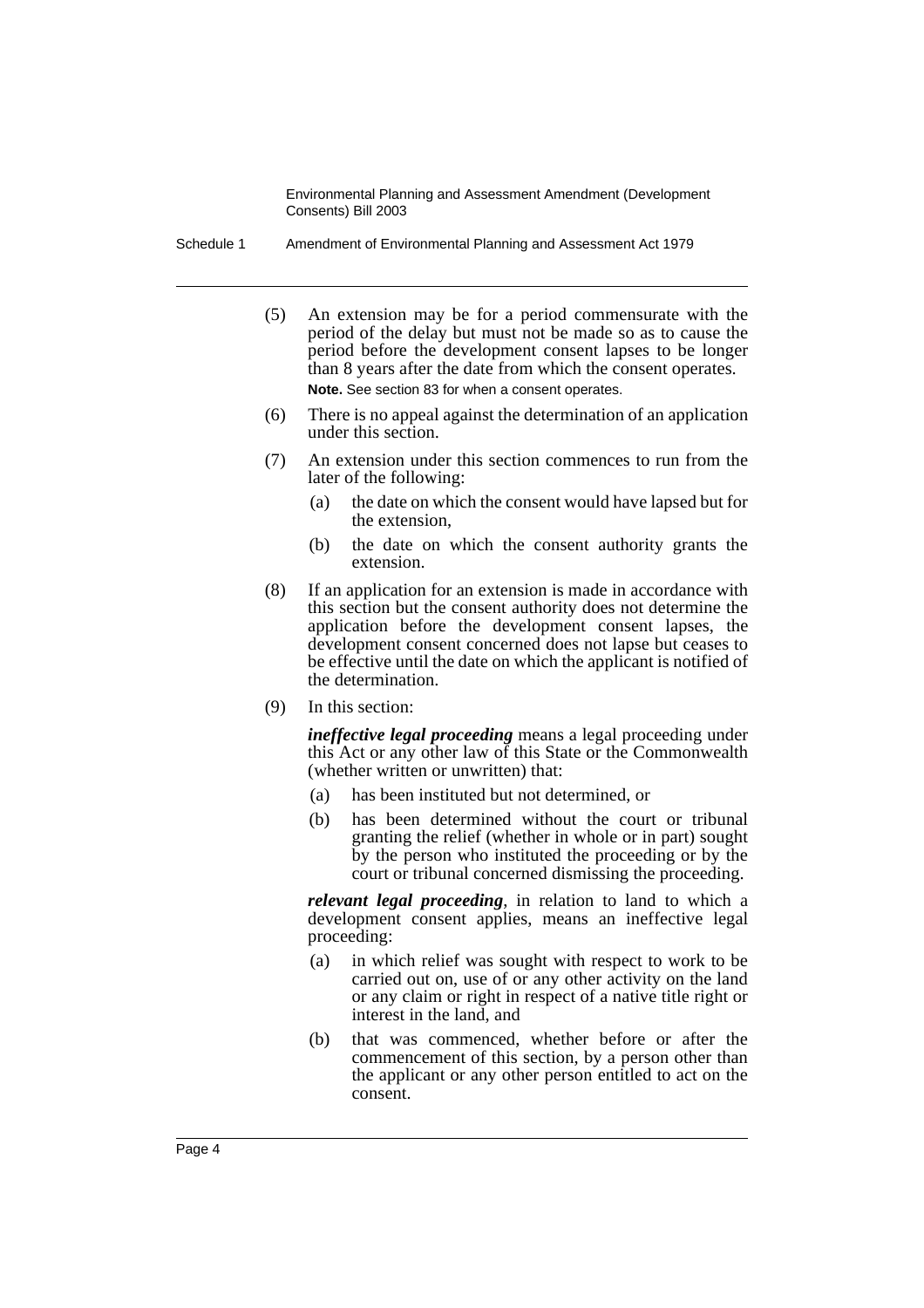Amendment of Environmental Planning and Assessment Act 1979 Schedule 1

## **[4] Section 104A**

Insert after section 104:

#### **104A Voluntary surrender of development consent**

- (1) A development consent may be surrendered, subject to and in accordance with the regulations, by any person entitled to act on the consent.
- (2) A development consent may be surrendered under this section even if, on the making of an appeal under section 97 or 98, the consent has ceased to be, or does not become, effective as referred to in section 83 (2).

#### **[5] Schedule 6 Savings, transitional and other provisions**

Insert at the end of clause 1 (1):

*Environmental Planning and Assessment Amendment (Development Consents) Act 2003*

### **[6] Schedule 6, Part 14**

Insert after clause 63:

## **Part 14 Environmental Planning and Assessment Amendment (Development Consents) Act 2003**

#### **64 Lapsing of development consents for State significant development**

Section 95B, as inserted by the *Environmental Planning and Assessment Amendment (Development Consents) Act 2003*, extends to the following:

(a) any development consent granted pursuant to *State Environmental Planning Policy No 34—Major Employment-Generating Industrial Development*, or *State Environmental Planning Policy No 48—Major Putrescible Landfill Sites*, that was determined after 1 July 1998 by the operation of clause 18 or 19 of this Schedule,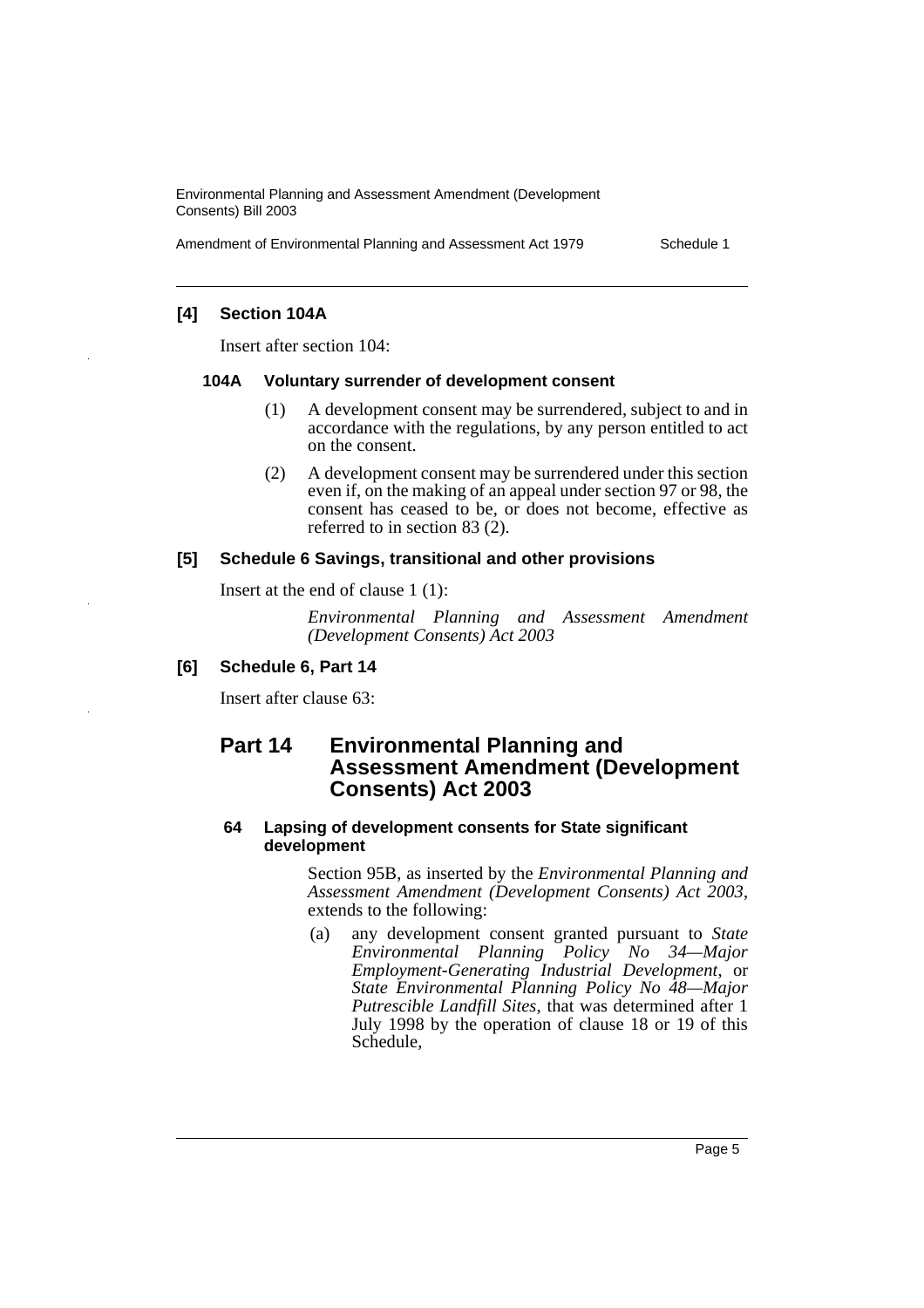- Schedule 1 Amendment of Environmental Planning and Assessment Act 1979
	- (b) any consent granted in response to an application for consent to State significant development made before, but not finally determined on, the commencement of this clause.

### **65 Voluntary surrender of development consents**

Section 104A, as inserted by the *Environmental Planning and* extends to a development consent granted before the commencement of the section.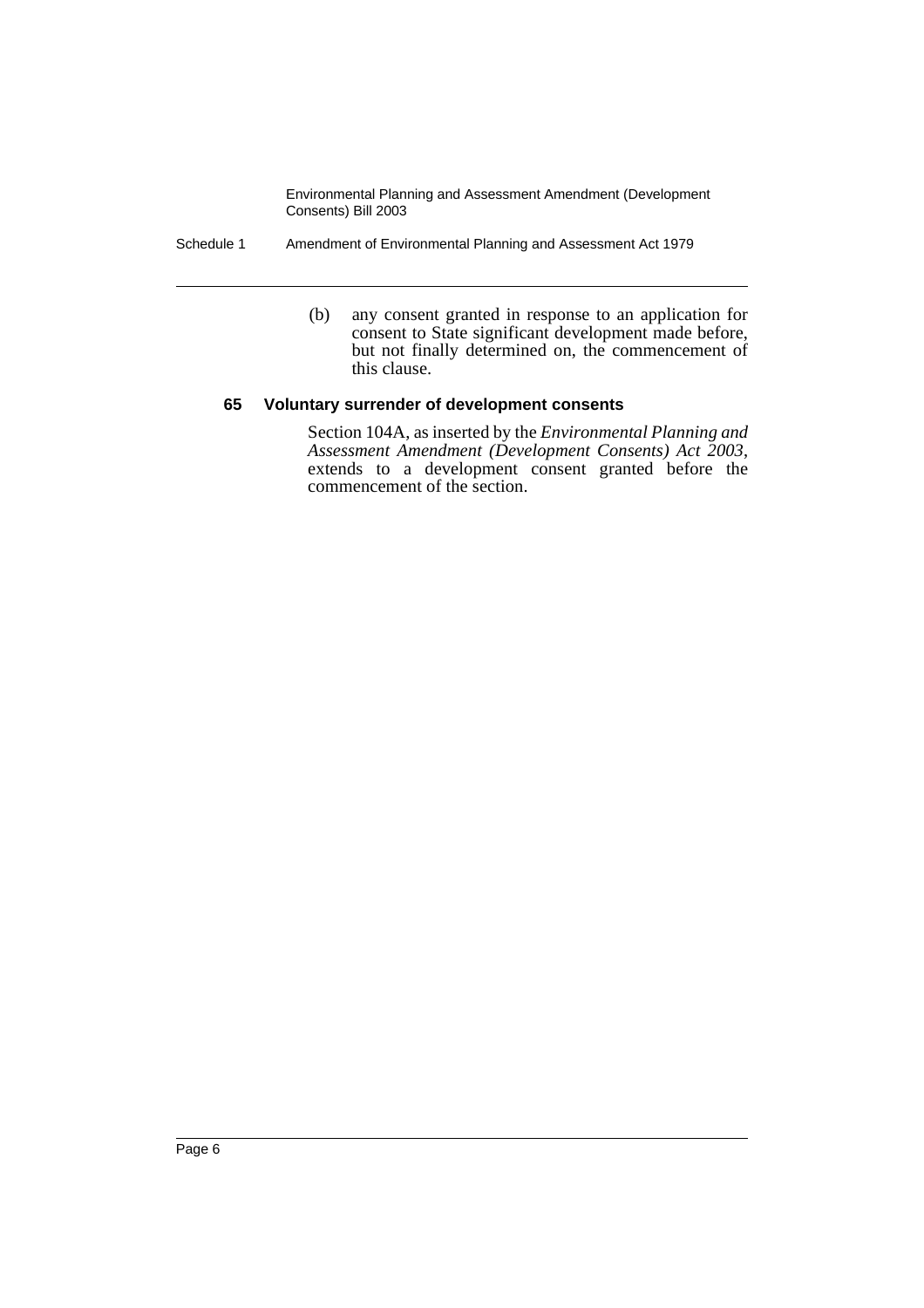Consequential amendment of Environmental Planning and Assessment Regulation 2000

Schedule 2

## **Schedule 2 Consequential amendment of Environmental Planning and Assessment Regulation 2000**

(Section 4)

#### **[1] Clause 97 Modification or surrender of development consent or existing use right**

Insert "referred to in subclause (1)" after "surrender of a development consent or existing use right" in clause 97 (2).

## **[2] Clause 97 (3) and (4)**

Insert after clause 97 (2):

- (3) A notice of voluntary surrender of a development consent, as referred to in section 104A of the Act, is to be given to the consent authority and is to include the following information:
	- (a) the name and address of the person by whom the notice is given,
	- (b) the address, and formal particulars of title, of the land to which the consent relates,
	- (c) a description of the development consent to be surrendered,
	- (d) if the person giving the notice is not the owner of the land, a statement signed by the owner of the land to the effect that the owner consents to the surrender of the consent,
	- (e) if development has commenced to be carried out in accordance with the consent—a statement setting out the circumstances that indicate:
		- (i) that so much of the development as has been carried out has been carried out in compliance with any condition of the consent, or any agreement with the consent authority relating to the consent, that is relevant to that part of the development, and
		- (ii) that the surrender will not have an adverse impact on any third party or the locality.